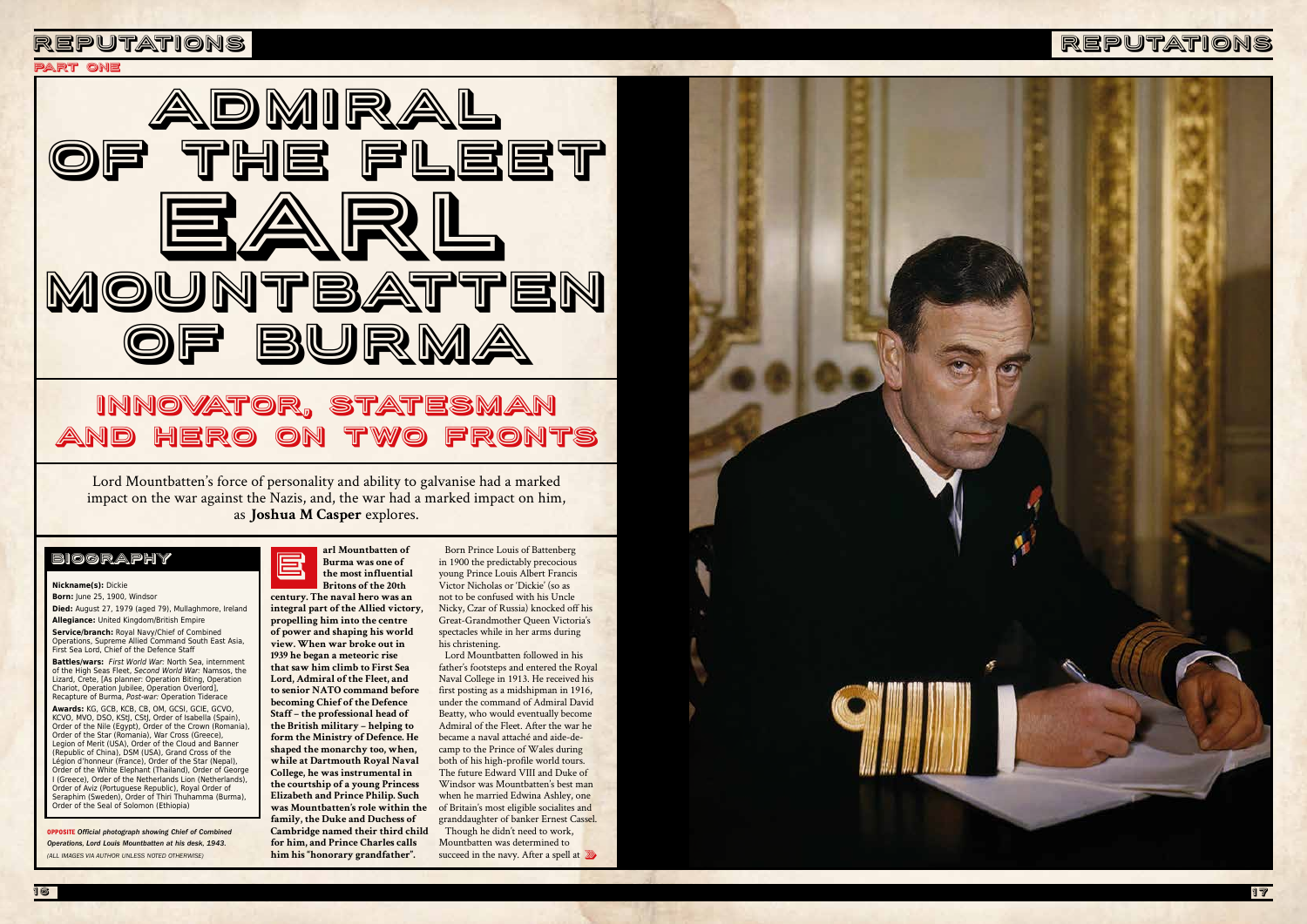# REPUTATIONS



#### ABOVE

*Lord Mountbatten in 1973, taken in Belgravia, London, by Allan Warren. (ALLAN WARREN)*

### LEFT

*Captain Lord Louis Mountbatten on the bridge of HMS Kelvin.* 

demise of Mountbatten's HMS *Kelly*: *"*What sort of ship do I want the *Torrin* to be?" asks Captain Kinross, played by Coward, using a pseudonym but the very words of his close friend Mountbatten. Having heeded his credo, the crew exclaims: "A happy ship, sir! An efficient ship sir!"

Kinross orates: "...Some of you might think I am ambitious wanting both but, in my experience, you can't have one without the other. She can't be happy unless she is efficient, and she certainly won't be efficient unless she is happy." Mountbatten – or Kinross – then tells his crew Von Ribbentrop has signed a nonaggression pact with Hitler and war is imminent. Instead of the standard three weeks to get the *Torrin* (or *Kelly)* ready to sail, the crew must do so in three days: "None of us will take our clothes off, or turn in, or swing our hands for the next three days and nights until the job is finished. Then we'll send Hitler a telegram. The *Torrin* is ready you can start your war!"

Mountbatten later recalled that everyone picked up a paintbrush and the crew had the ship ready in three days. They painted the *Kelly* 'Mountbatten pink' – a colour he devised – to better camouflage ships. Mountbatten was prepping

> "He became interested in antiaircraft guns, strictly the domain of the gunnery division. It was he who pressed against almost unbelievable opposition for the Oerlikon gun which was then only accepted at the 11th hour and then became standard equipment throughout the fleet. Now if we had gotten the gun in the nick of time; we were six years late with measures to stop the enemy deciphering warship and merchant ship signals. Had the navy accepted Mountbatten's advice in 1936 and adopted the cipher machine  $\sqrt[3]{\mathbb{Z}}$

the *Kelly* when, with paintbrush in hand, he had received the famous cable "Winston is back!" Churchill had returned as First Lord of the Admiralty, the same position he had held during the Great War. He was back in the saddle as head of the navy as Britain was on the brink of war, soon he would head the war cabinet and be Prime Minister in a coalition government with Labour lead Clem Attlee as his deputy.

Churchill and the Mountbatten family had strong ties. It was during the Great War that Mountbatten's father, Prince Louis of Battenberg was forced to resign due to the anti-German sentiment that swept Britain, much to the chagrin of Churchill. It was a seminal moment in the life of Lord Mountbatten, also known then as Prince Louis of Battenberg. The Battenbergs were forced to relinquish their German Royal titles and anglicise their name as had King George VI, from Saxe-Coburg-Gotha to Windsor. His father's ousting drove him.

### THE KELLY

Like his silver screen namesake Captain Kinross, Mountbatten always sensed war. Alongside confidants Churchill and Anthony Eden, he abhorred appeasement, pursued by



the governments of Stanley Baldwin and Neville Chamberlin. Mountbatten had been trying to modernise the navy and prepare for war since the late 1930s. He tried to pressure the Admiralty to adapt a new anti-aircraft gun and ensure communications were properly encrypted. "I happen to know of two instances where Lord Mountbatten turned his restless energy onto things that weren't his concern at the time," recalled Donald McLachlan, author of the book *Room 39,* quoted in John Terraine's *The Life and Times of Lord Mountbatten*.

Christ College Cambridge and naval signal communications school – an area in which he excelled – he cut his teeth in the Mediterranean. His first foray was in Malta when in 1934 he was given command of his first ship, the aptly named HMS *Daring.*

By 1942 the Nazis began constructing their Atlantikwall, having occupied much of Europe, while Japan had conquered the Pacific and wrought havoc in China and Southeast Asia. Meanwhile, in Britain, a newfangled department called Combined

Operations, led by a loquacious iconoclast with Royal connections was charged with bucking convention to turn the tide of war. A sardonic staff officer had some poetic thoughts on his intrepid leader:

*Mountbatten was a likely lad, A nimble brain Mountbatten had, And this most amiable trait: Of each new plan which came his way He'd always claim in accents pat 'Why, I myself invented that!' Adding when he remembered it, For any scoffer's benefit, Roughly the point in his career When he'd conceived the bright idea, As 'August 1934'*

*Or 'Some time during the Boer War'.* Lord Louis Mountbatten's wartime triumphs and tribulations began on a small destroyer named HMS *Kelly* and

"Lord Louis Mountbatten's wartime triumphs and tribulations began on a small destroyer named HMS Kelly and ended with a Samurai sword resting in the hands of King George VI."



ended with a Samurai sword resting in the hands of King George VI. In between, he would have his ship sunk, make it to the big screen, help plan the largest invasion in world history, be at President Roosevelt and Prime Minister Churchill's side in Quebec and with successors Attlee and Truman in Teheran, and help free millions.

To say the least, the man who would become Earl Mountbatten of Burma and the last Viceroy of India was indispensable on two



fronts and essential to allied victory. "I have a congenital weakness for feeling certain I can do anything," Mountbatten once confessed to

Winston Churchill.

A HAPPY SHIP, SIR

Mountbatten's war started with an event that was famously retold with an Academy Award performance, and he wouldn't have had it any other way. Noël Coward's *In Which We Serve* dramatises the life and eventual

RIGHT

*Mountbatten on board the destroyer HMS Kelly.* 

*'HMS Kelly, 1939' by Montague Dawson.*

**BELOW**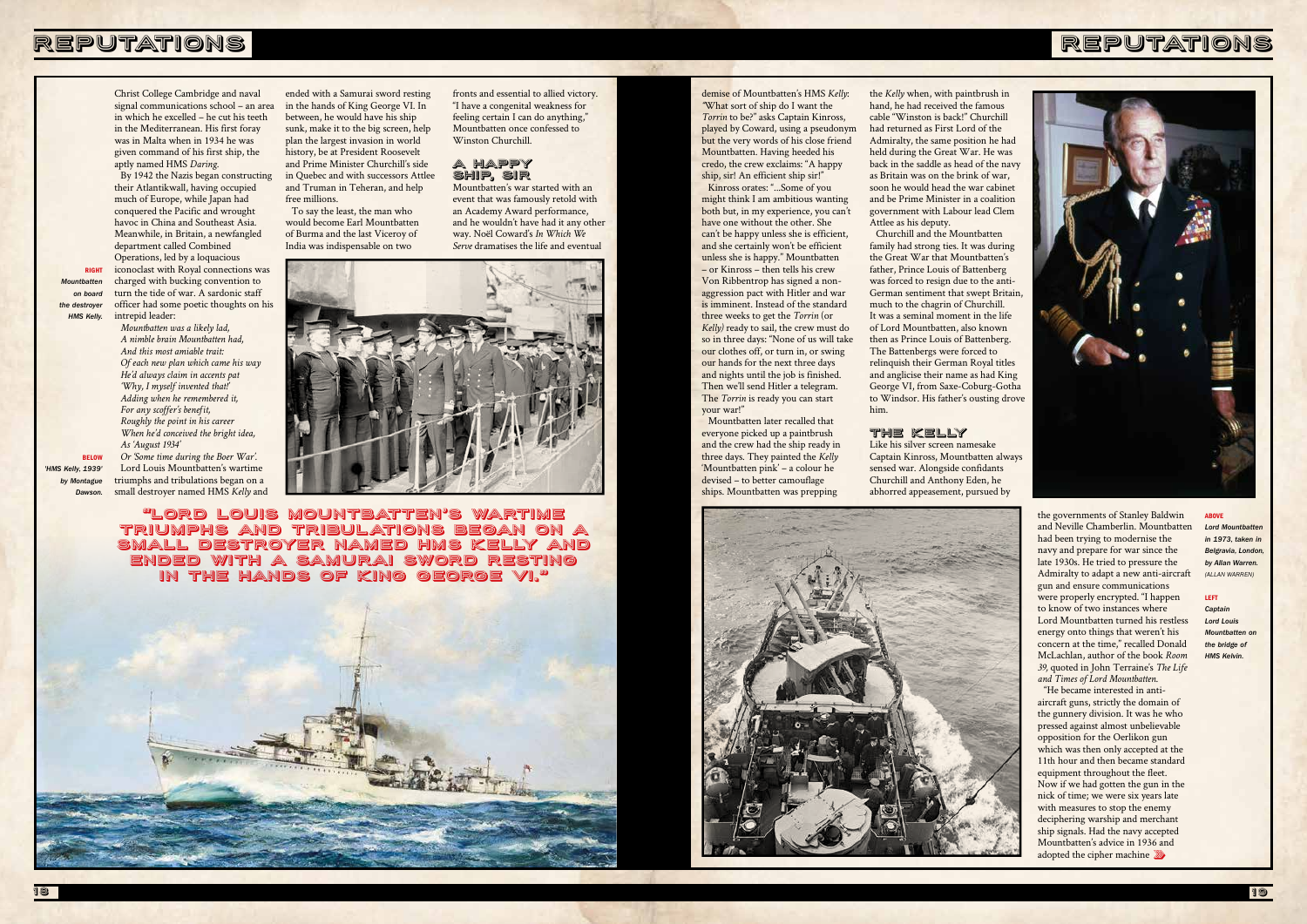RIGHT



*Lord Louis Mountbatten before being pushed into the water during the "Crossing the Line" ceremony on HMS Renown. (PA ARCHIVE)*

*Lord Louis Mountbatten*  with Fdward **Prince of Wales** *Malta, April 1920. (PA ARCHIVE)*

**BELOV** 



RIGHT *Mountbatten (far left) at the 1943 Quebec Conference. L to R: Admiral of the Fleet Sir Dudley Pound, Gen Sir Alan Brooke, ACM Sir Charles Portal, AM L Breadner, Field Marshal Sir John Dill, Lt-Gen Sir Hastings Ismay, Adm E King, Gen H Arnold, Adm W Leahy, Lt-Gen K Stuart, V-Adm P Nelles and* 

# REPUTATIONS

### ABOVE

*Combined Operations training with small craft. (US NATIONAL ARCHIVES)*

#### LEFT

*Mountbatten addresses the men of No.6*  **Commando prior** *to the abortive*  raid on the Adou **Estuary (Operation** *Myrmidon) in April 1942. The raid was called off partly due to poor weather.* 

which the RAF were trying out then hundreds of ships would be saved from the U-boats."

*Gen G Marshal.* had spent half the war in drydock. Mountbatten's predictions were prescient. Britain was at war, and HMS *Kelly* was part of the fifth destroyer flotilla, where they fought in the North Sea. Though his rhetoric was soaring, his luck as captain was less so. The *Kelly* was damaged three times – hit by a mine, in a collision and finally torpedoed. His daughter Lady Pamela Hicks recalled the crowds cheering as the *Kelly* limped home in tow after being mined. Mountbatten, despite his arguably less than discerning decisions at the helm, was greeted as a hero. By the time HMS *Kelly* entered the Mediterranean in April 1941, she

She met her ultimate fate – as did her doppelganger, *Torrin –* during the Battle of Crete. As Philip Ziegler, Mountbatten's official biographer notes, while he was an impetuous captain, he aroused loyalty from his crew. Mountbatten recalled: "It was about this time, I believe, that a certain admiral coined a phrase about me: 'I know of nobody I'd sooner be with in a tight corner than Dickie Mountbatten, and I know of nobody who could get me into one quicker." After a sailor abandoned post when the *Kelly* was attacked, Mountbatten showed leniency and inspired the crew with rhetoric: "You've just been through a harrowing experience… Out of 260 men, 259 behaved as I expected they would. One did not. One left his post. This is a most serious offence in

"We became personal friends in 1942 when I stayed with him at the White House. But as Supreme Allied Commander I stood in a special relationship to him. He had made that quite clear to me at Quebec, when I was appointed. 'General Eisenhower,' he told me, 'is as much a servant of your King as of me. I trust you will feel the same way about me in southeast Asia.' I promised him I would be a good American, and he laughed and thanked me."

time of war, and you may be surprised

that I propose letting him off with a caution – or rather two cautions: one to him, and one to me, for having failed to impress myself sufficiently in three months on all of you, for you to know that I would never tolerate such behaviour.

"Nobody will ever again leave their post. I will never give the order, 'Abandon Ship'. The only way in which we will ever leave the ship will be if she sinks under our feet."

> While perceived as a newfangled and eccentric operation by some of the more conservative forces at Whitehall, Combined Ops changed the course of the war and modern warfare. They were the extension of the commandos, and the general ideology of combined forces was to get disparate branches of the military working from one strategic page. The concept – while old as war  $\mathbb{Z}$

True to his word, he stayed on the bridge as the *Kelly* disappeared. His ship had gone down, but Mountbatten's mettle brought filmgoers to tears and forged a lifelong bond with his men. Most of the pivotal monologues *In Which We Serve* were Mountbatten's own words and the tale of HMS *Kelly* served a important role in boosting wartime morale.

### WINSTON WAS CALLING

His beloved ship lost, it was first thought Mountbatten would take over the carrier HMS *Illustrious*, being rebuilt at Norfolk, Virginia. So, he travelled to the States with his wife, Edwina, in the summer of 1941. Edwina, who by then had found her life's work as patron of the St John Ambulance Corps, went on a goodwill tour to thank the American Red Cross, while Mountbatten spoke at what he characterised as a woefully unprepared Pearl Harbor.

It was during that trip he first met President Franklin Delano Roosevelt. He and Mrs Roosevelt even took in a screening of *In Which We Serve* at the White House. A relationship was cemented, Mountbatten later told documentarian John Terraine: "It had



been a great thrill to me to meet Roosevelt at various times during the war, I had admired him ever since he was first elected. I was a strong supporter of his 'New Deal' policy. And the support and help he gave us when we stood alone, before Russia or America came into the war, were things we could never forget.

Mountbatten's visit to the White House was cut short by a message from 10 Downing Street that would change the entire course of his career. Winston was calling. Mountbatten, as he often did during the war, went to Chequers. There Winston told him he was not to lead HMS *Illustrious*, but move to Combined





Operations. A navy man at heart, Mountbatten looked none too pleased and wanted to go back to sea. "Have you no sense of glory?" Churchill, who like Mountbatten lacked not for sense of self, grumbled truculently. Mountbatten could nary refuse.

Though just a Rear-Admiral he took over from his mentor and polo buddy Admiral of the Fleet Roger Keyes. Some with more seniority – especially the Chiefs of Staff – had doubts. Despite Mountbatten's relative youth and lack of seniority, his ability to win friends and influence people had won over the likes of FDR and Eisenhower, who called him intelligent, courteous, and said he would make a good choice, as did Roosevelt.

### SPIRIT OF THE HIVE

## "Nobody will ever again leave their post. I will never give the order, 'Abandon Ship'. The only way in which we will ever ave the ship will be if sinks under our feet"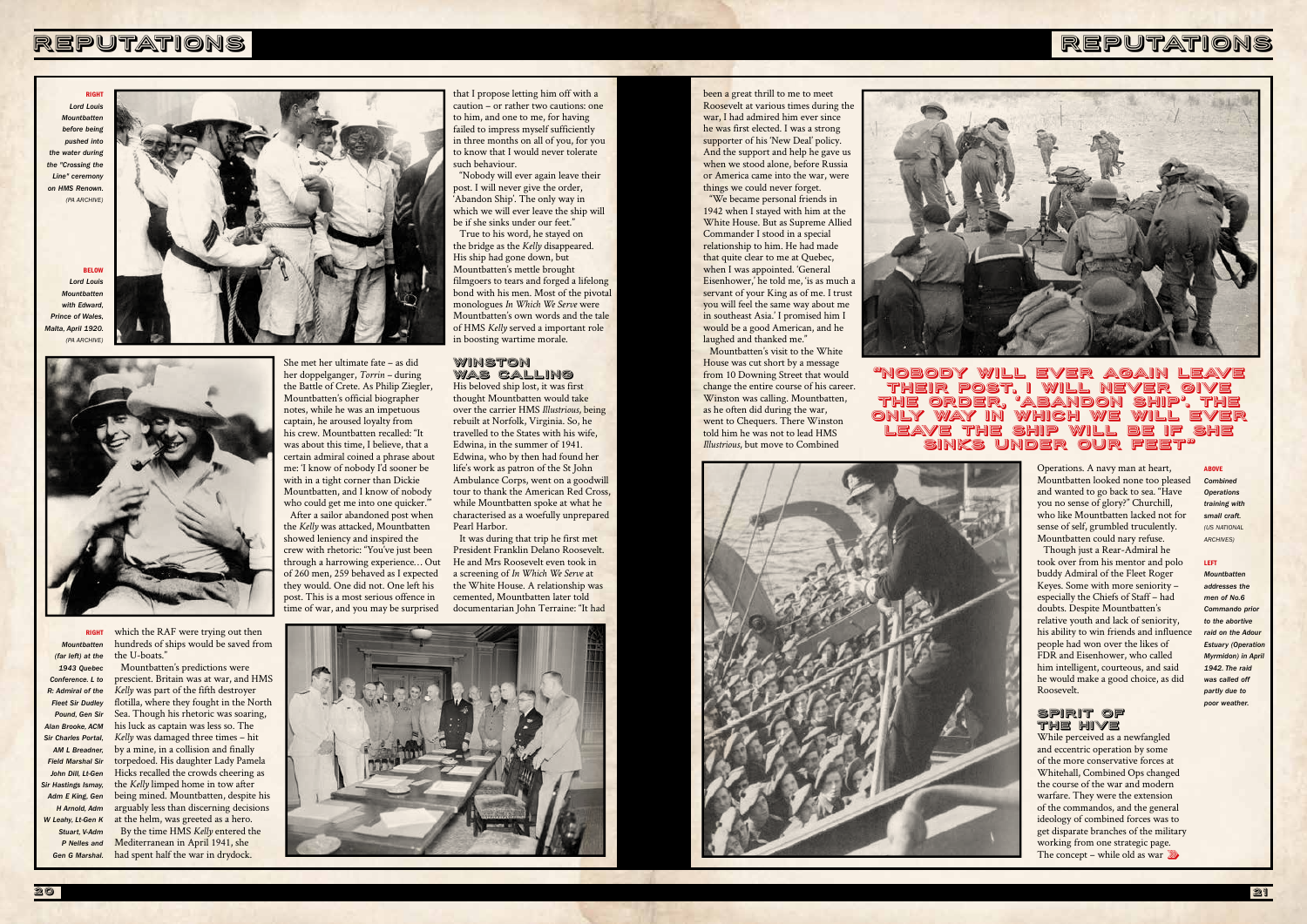# REPUTATIONS







Success in war was about fostering harmony among men, forces and nations. Individual vanity needed to be subsumed for the good of the whole. Unity was paramount to military success. It is a concept he adhered to throughout his professional life, culminating many years later when he was head of Britain's armed forces. With America and the rest of the allied forces far from prepared for a large-scale invasion, Combined Ops commandos staged a number of harassing raids against small strategic targets.

**DIGHT** *Survivors of the sinking of HMS Kelly outside the Imperial War Museum with Mountbatten's daughter, Lady Pamela Hicks, in May 1986. (TOPFOTO)*

> More importantly they were used as a testing ground for military unity and precision as well as a 'workshop' to develop the means for large-scale beach invasions, eventually culminating with Operations Torch and Overlord. Combined Operations was charged with devising the technical and

> > Enter the Yale zoologist, the communist molecular biologist and the bohemian inventor – respectively, Solly Zuckerman, J D Bernal and Geoffrey Pyke. They were brought into Combined Ops by its new C-in-C to apply scientific research toward the unprecedented military beach landing that would become D-Day. They brought a pioneering spirit and a tenor of problem-solving. Pyke conceived Project Plough, a snow-going force, complete with vehicles (the M29 Weasel being designed with the force in mind), which eventually evolved into the Canadian-American First Special Service Force. None of his ideas were eschewed. There was Pykrete, named for the eponymous inventor, a reinforced ice blend (using sawdust) designed to be turned into supersized aircraft carriers made of ice.  $\mathbb{Z}$

TOP INNOVATORS That said, his ability to galvanise and innovate was lauded. Like Churchill, Mountbatten was a visionary, and no idea was too far-fetched. Combined Ops became a laboratory of innovation that bucked convention. Mountbatten, who himself invented the Mountbatten Station Keeping Gear (described by the patent as "station keeping apparatus for warships… that of maintaining a ship which is proceeding with others in formation in its correct relative position with respect to the adjacent ships") was always keen on technology. In 1966 he was one of the few outside the realm of the sciences to be inducted into the Royal Society.

BELOW *British, American. and Chinese military and civil leaders at the Cairo Conference, November 1943. Lord Mountbatten is stood in the back row, behind Winston Churchill. (NARA)* the colony.

#### ABOVE

*King George VI's visit to Mountbatten's Combined Operations HQ, September 1942.*

#### LEFT

*Roosevelt and Churchill during the Casablanca Conference of January 1943. Mountbatten stands front row, second right. (NARA)*

### LEFT

*Casablanca Conference attendees. Seated, L* to R: Adm Frnes *King USN, Winston Churchill and*  **Franklin Roosevel** *Maj-Gen Hastings Ismay; Lord Louis Mountbatten, and Field Marshal Sir John Dill stand behind them. (EVERETT COLLECTION/ MARY EVANS)*

itself – was formalised for the first time, with Mountbatten as its eventual Crown head. Today the British know it as the Chiefs of Staffs Committee (which since 2011 has included Commander, Joint Forces Command, as one of its positions). Mountbatten was promoted to Vice-Admiral – the youngest since Horatio Nelson – and was also made a General and Air Marshal, sitting in on all meetings with the Chiefs

of Staff. Previously, only the King had the distinction of holding rank in all military branches. While symbolic, that Mountbatten held rank in all three services was fitting. Co-operation among the services became his guiding military doctrine. He called such a notion 'the spirit of the hive', drawing inspiration from Maurice Maeterlinck's study of how bees functioned interdependently, each playing their role for the betterment of



"While symbolic, that Mountbatten held rank in all three services was fitting. Co-operation among the services became his guiding military doctrine. He called such a notion 'the spirit of the hive'."



organisational means to execute an unprecedented coastal incursion – the largest co-ordinated military invasion in world history. All the landing craft, transport and raids on Normandy fell under their umbrella. Mountbatten recalled that had Churchill summed up his job in one line: "I want you to turn the south coast of England into a springboard of defence and a bastion of attack." However, his stint wasn't without its foibles. After a series of successful small-scale operations – including the attack on St Nazaire – Mountbatten and the Combined Ops commandos decided to embark upon a larger-scale beach-front raid at Dieppe, using mostly Canadian troops. It was an unmitigated disaster. Thousands dead, injured, or captured. Controversial to this day, Dieppe did show the foibles of a beachfront landing, as Mountbatten spun it.